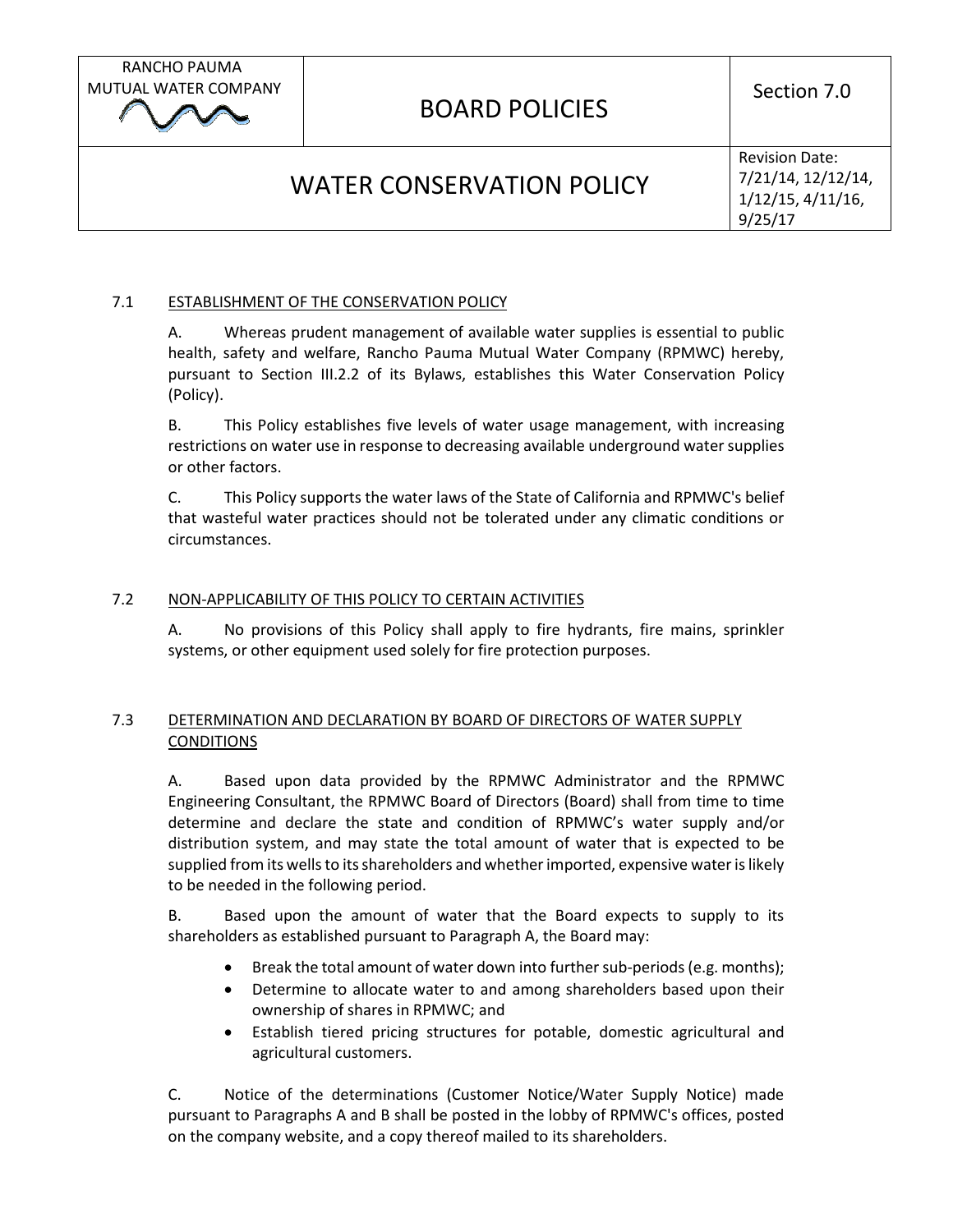D. In the event that cost of acquisition or distribution of water shall increase above that of the then adopted budget, the Board may determine a temporary Surcharge, if any, to recover the amount of such increase in costs.

#### 7.4 STATE OF WATER SUPPLY CONDITIONS

In issuing a Customer Notice/Water Supply Notice, the Board shall select one of the following Stages:

**STAGE 0 – WATER AWARE:** RPMWC anticipates that our wells alone will be able to meet historical demand.

**STAGE I - WATER WISE**: RPMWC anticipates that our wells will be able to meet the recent annual average daily water demands of its shareholders but possibly not able to meet the peak summertime water demands without the use of expensive, imported water.

**STAGE II - WATER WARNING**: RPMWC anticipates that our wells will not be able to meet either the recent average daily Or summertime peak water demands of its shareholders without the use of expensive, imported water.

**STAGE III - WATER ALERT**: RPMWC anticipates that our wells will not be able to meet both the recent average daily water demands AND the summertime peak demands of its shareholders without the use of expensive, Imported water.

**STAGE IV - WATER EMERGENCY**: RPMWC anticipates not being able to meet the recent daily water demands of its shareholders even with the purchase of expensive, imported water (if such is available). This Emergency is due to one or more of the following: (i) a failure of the supply, storage or distribution infrastructure, (ii) the depletion of the aquifer level, or (iii) limited availability of imported water.

Upon the issuance of a Customer Notice/Water Supply Notice, the Water Conservation Measures and Enforcement and Penalty Provisions for the applicable Stage shall apply until the issuance of a subsequent Customer Notice/Water Supply Notice.

#### 7.5 WATER CONSERVATION MEASURES

Upon the posting of a Customer Notice/Water Supply Notice, the water conservation measures provided below shall apply to all RPMWC water services until the posting of a subsequent Customer Notice/Water Supply Notice

**STAGE 0 - WATER AWARE:** Shareholders should practice prudent management of their water use to ensure that there is no unnecessary use. Examples of such prudent use include ensuring that areas not requiring irrigation are not irrigated, pipe and faucet leaks are promptly repaired, and other common sense measures. We shall always be classified as being in Stage 0 until otherwise posted by a Customer Notice/Water Supply Notice.

**STAGE I - WATER WISE:** Shareholders are asked to achieve a voluntarily ten percent (10%) reduction in water usage from the allowable monthly Tier1 level. Shareholders shall ensure that best efforts are used in (i) avoiding water leaving the property by draining onto adjacent properties or roadways, (ii) ensuring that all irrigation is on timers or by hand watering, and (iii) that the timers are set at, or the hand watering is for, the shortest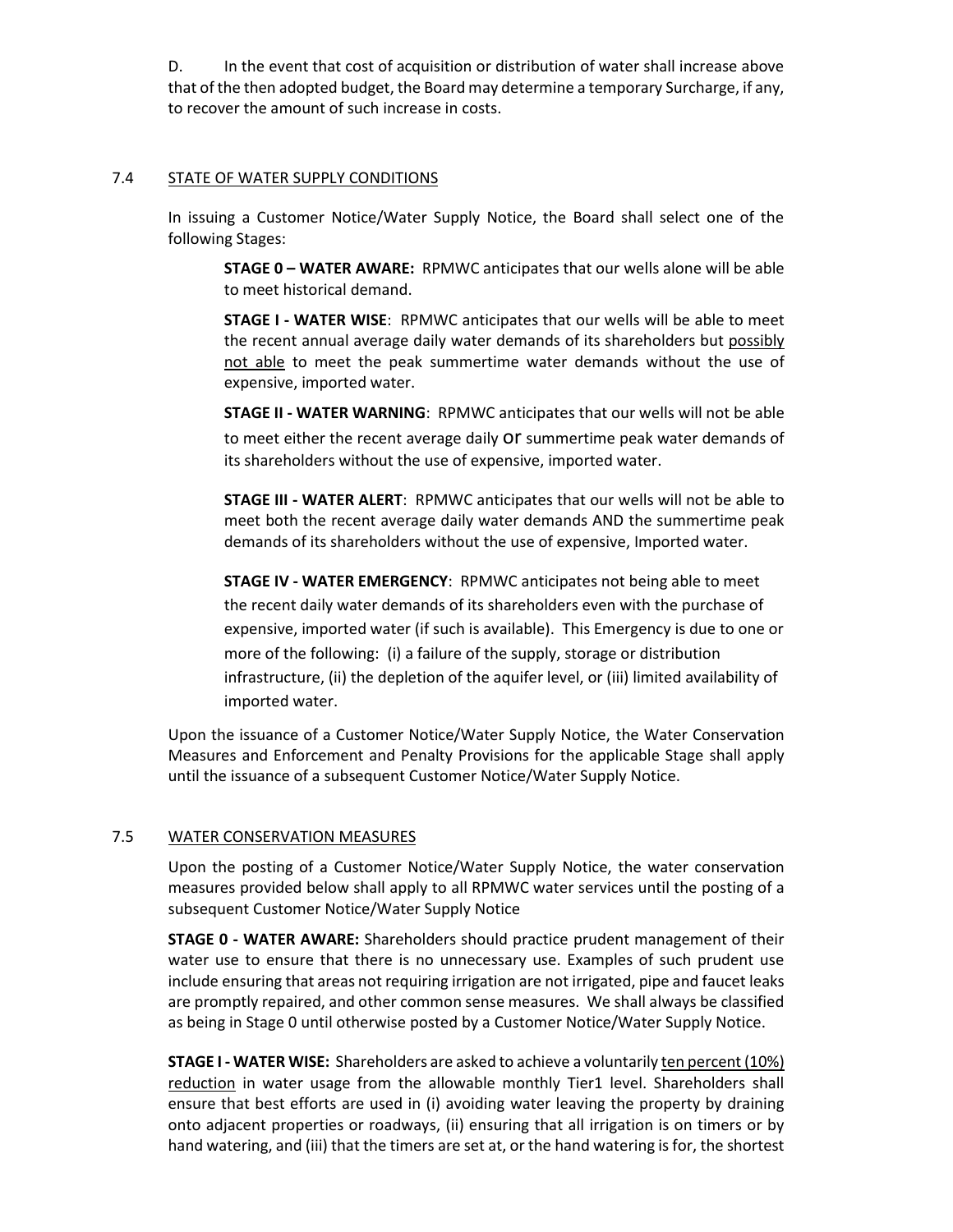period necessary for maintenance of landscape. RPMWC staff will monitor water usage and may issue a Notice of Violation to those of its shareholders not practicing the above measures.

**STAGE II - WATER WARNING:** Each shareholder shall endeavor to attain a twenty percent (20%) reduction in water usage from the allowable monthly Tier1 level. RPMWC staff will monitor compliance with (i) the water conservation practices outlined in Stages 0, and I, and (ii) the restrictions set forth immediately below, and may issue a Notice of Violation and take action set forth herein in the event that such practices and restrictions are not complied with.

- 1. There shall be no washing down of drive ways or hardscape, except when it is absolutely necessary to alleviate safety or health hazards.
- 2. There shall be no inefficient landscape irrigation, such as runoff, overspray, water flows onto non-targeted areas (such as adjacent property, nonirrigated areas, hardscapes, roadways or structures).
- 3. There shall be no irrigating during or for a set number of days following a rainstorm. Irrigation should be delayed by one day for each 1/10th inch of rainfall received.
- 4. Automatic irrigation of residential landscape may take place only during the period of time from three hours before sunset till 9:00 a.m. Landscaped areas of properties that are irrigated by drip irrigation or micro spray irrigation or are hand watered shall be exempt from these irrigation time restrictions. Irrigation of golf courses, commercial nurseries, and commercial growers may take place at any time but only with water efficient rotators or drip/low flow type irrigation.
- 5. Any washing of vehicles, trucks, RVs, boat, trailers, aircraft, or the like shall be done using a bucket and/or hose with shut off nozzle used to stop flow except for wetting and rinsing.
- 6. No RPMWC supplied water shall be used to operate ornamental fountains, water features, or the like (other than swimming pools and ornamental ponds with aquatic life), unless the water is re-circulated or retained in the system.
- 7. No RPMWC supplied water shall be used for earthwork or road construction purposes, and RPMWC will not issue new construction meters.
- 8. Restaurants shall not serve water to customers unless specifically requested.

**STAGE III - WATER ALERT**: Each shareholder shall endeavor to attain a thirty percent (30%) reduction in water usage from the allowable monthly Tier1 level. RPMWC staff will monitor compliance with (i) the water conservation practices outlined in Stages 0, I, and II, and (iii) the restrictions set forth immediately below and may issue a Notice of Violation and take action set forth herein in the event that such practices and restrictions are not complied with.

- 1. Residential automatic lawn watering and landscape irrigation shall be limited to no more than three assigned days per week on the schedule contained in the Customer Notice/Water Supply Notice.
- 2. Residential automatic lawn watering and landscape irrigation shall be limited to no more than ten (10) minutes per watering station per permitted day.
- 3. Irrigation of golf courses, commercial nurseries, and commercial groves (including domestic agricultural customers) may take place at any time but shall be such as to decrease water consumption by thirty percent (30%) from historic levels.
- 4. There shall be no draining and refilling of swimming pools. Adding water to swimming pools to compensate for low water levels is allowed only to prevent